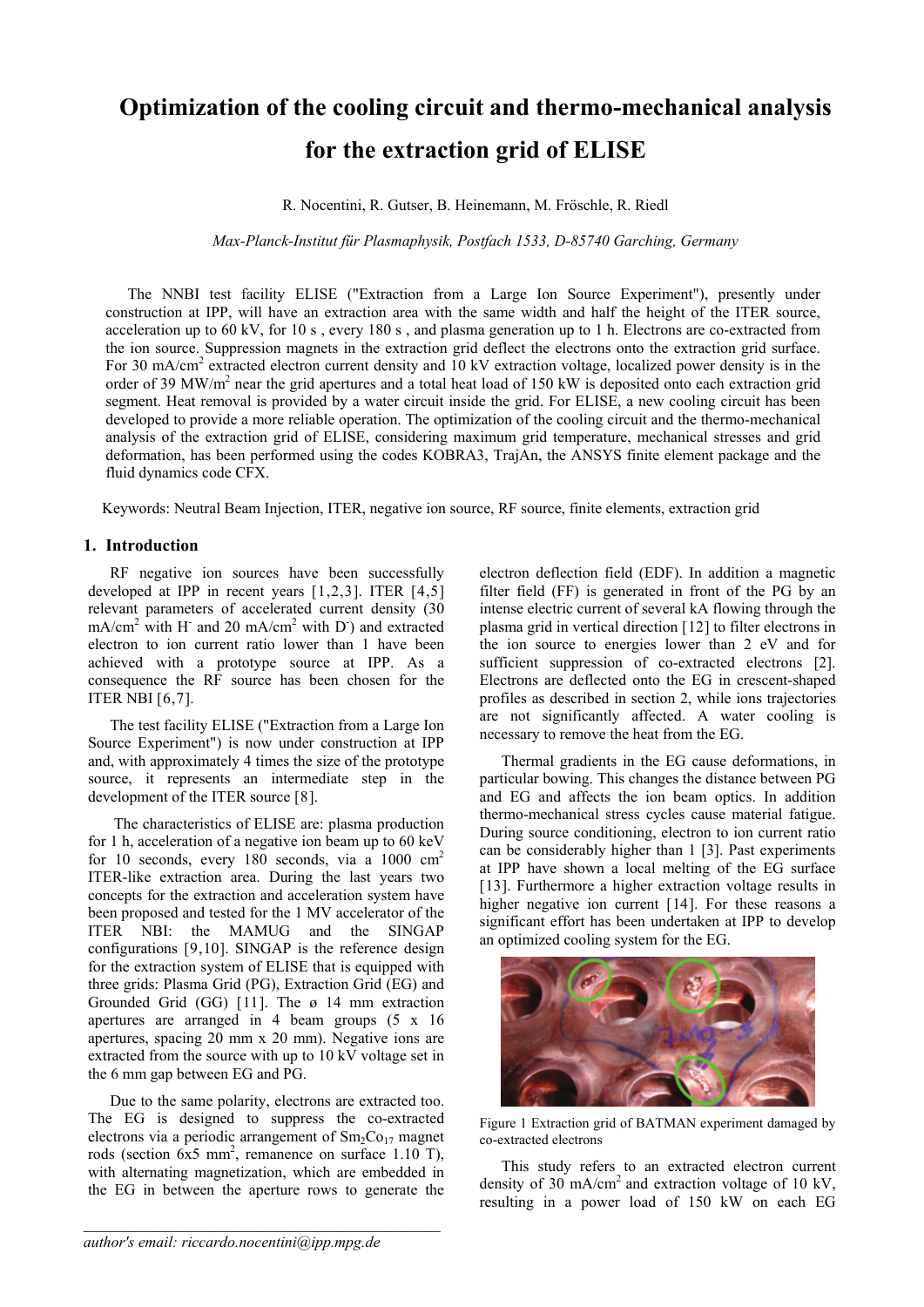segment (containing four beam groups of 320 apertures, see figure 5). These values, close to those required for the ITER source [[2\]](#page-0-0), have been chosen so that the water temperature in cooling channels remains below the boiling point and therefore a relatively simple one-phase model can be used for the computational fluid dynamics (CFD) simulations. However the cooling circuit of the ELISE EG allows higher heat load regimes, as shown later in section [4](#page-2-0).

#### **2. Electron trajectories and power loads**

In SINGAP EDF and FF are in "parallel" configuration, as shown in [figure 2,](#page-1-0) producing two power density profiles with different intensities for added and subtracted fields, as shown in [Figure 3.](#page-1-1) Most of the negative ion sources for NBI worldwide use "orthogonal" EDF with respect to the FF, also shown in [figure 2.](#page-1-0) This produces a rotation by 90° of the power load distribution on the EG surface, shown in [Figure 3](#page-1-1) and a power density profile with same intensity for each magnetization direction. The ELISE EG has been designed to allow both configurations, giving the possibility of a comparison of the respective performances in the same ion source.



<span id="page-1-0"></span>figure 2 parallel (left) and orthogonal (right) configurations of EDF with respect to FF with ion and electron trajectories schematically represented.



<span id="page-1-2"></span><span id="page-1-1"></span>Figure 3 Power density deposition by co-extracted electrons (for 10 kV acceleration and 30 mA/cm2 current density) for EDF parallel to FF in subtracted (a) and added (b) fields, and for EDF orthogonal to FF (c).

The electron power distribution on the EG surface has been evaluated for the orthogonal and parallel configurations using the FEM code ANSYS [[15](#page-3-1)] for the 3D magnetic field analysis, the KOBRA3 [[16](#page-3-1)] code for the ion trajectories in combination with the TrajAn code [[17](#page-3-1),[18](#page-3-1)] for the electron trajectories.

#### **3. Optimization of cooling channels**

#### **3.1 Number and geometry of the cooling channels**

The SINGAP cooling system consists of straight cooling channels of 5 x 2 mm section, one channel between each row of apertures. The relatively wide water channel acts as a resistance to the flow of heat. A cooling channel geometry based on multiple channels with high aspect ratio, and larger cooling surface, has been investigated. This design is based on the IPP experience with the calorimeter panels of the ASDEX Upgrade for the positive NBI system [[19](#page-3-1)] and on an analysis of the geometry of the cooling channels of rockets combustion chambers [[20](#page-3-1)]. For better cooling efficiency it is not possible to simply increase the water velocity inside the cooling channels above the design value of 12 m/s as this may trigger cavitation and material erosion.

A simplified 2D conceptual study has been performed in ANSYS by means of a thermal model. Four different channel geometries, as defined in [Figure](#page-1-2)  [4](#page-1-2), have been compared. In this preliminary evaluation a constant heat transfer coefficient of 80000 W/m<sup>2</sup>K and water temperature of 55°C have been used. It is evident how a higher number of channels, and a larger aspect ratio, can improve the cooling efficiency considerably. A solution with multiple channels has been chosen also for the cooling circuit of the EG in the SPIDER testbed [21].



Figure 4 Temperature distributions on the front surface of the EG model for the four different cooling channel geometries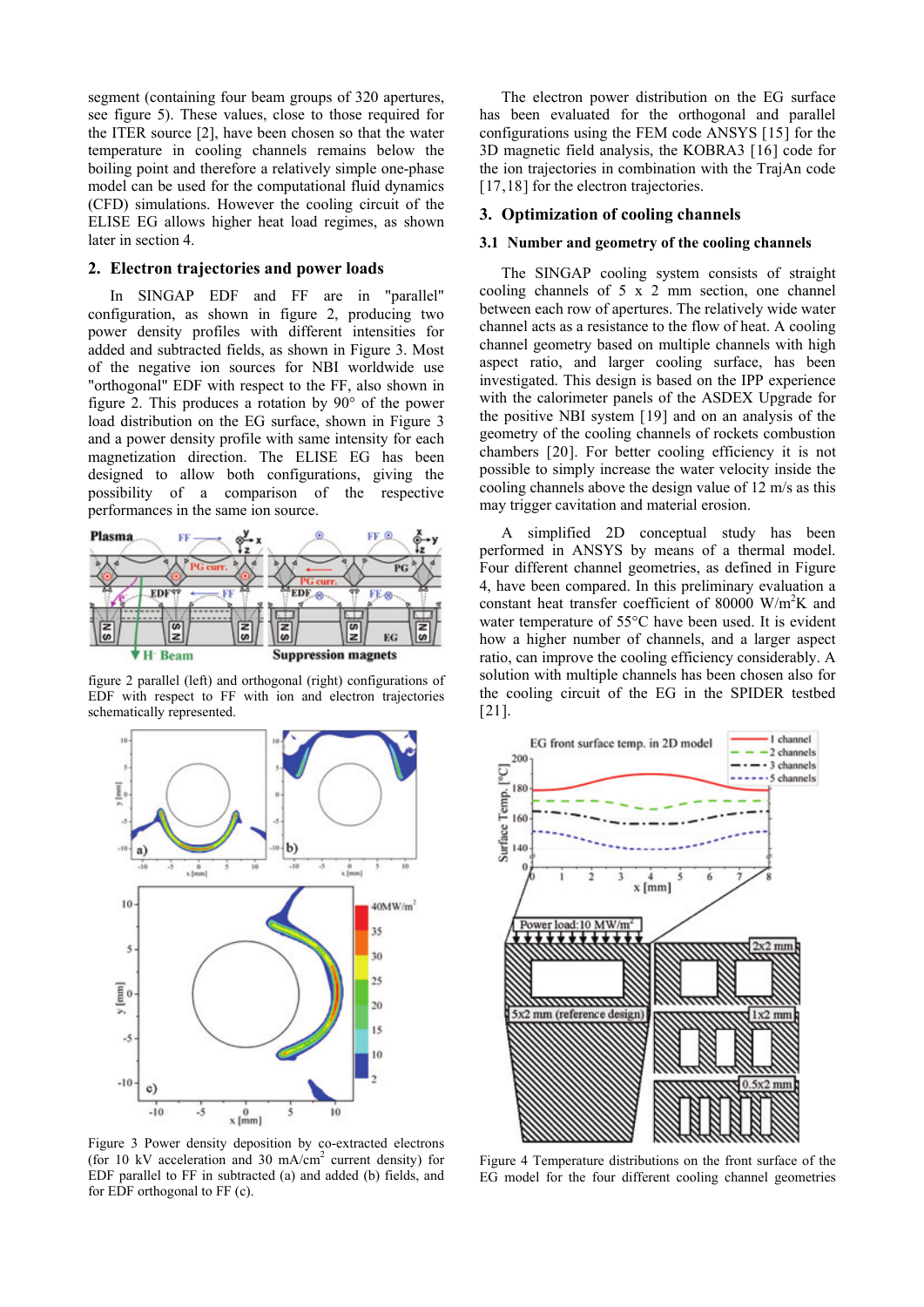that have been compared in a 2D conceptual study with a uniform power load.

#### **3.2 Cooling circuit for ELISE EG**

leading to 12 m/s water velocity in the cooling channels. The same water velocity has been kept for ELISE, giving 2.4 kg/s for each EG segment. Curved cooling channels give the possibility to optimize the cooling of the EG for both orientation of EDF (parallel and orthogonal) and to adapt better to the crescent-like power load distribution of co-extracted electrons. Curved channels are reasonably machinable down to 1 mm width for 2 mm depth, therefore the solution with 3 channels has been chosen. This geometry has been adapted to the ELISE EG aperture geometry, using two curved channels and one straight channel in the middle, as visible in [Figure 5](#page-2-1). The curved channels have enlarged section between the beam groups to obtain similar pressure drop and water flow as the straight channels. This optimized channel design has higher pressure drop compared to the SINGAP design. To limit the increase in pressure losses, the cooling circuit has been split into two, with one inlet and one outlet for each side of the grid segment. The water flow for the SINGAP configuration is 2 kg/s for each grid segment,

<span id="page-2-2"></span>

<span id="page-2-1"></span>Figure 5 ELISE EG. Upper segment: cooling circuit. Bottom segment: magnet grooves in the back side of the EG, for both EDF configuration.

#### <span id="page-2-0"></span>**4. Results of CFD and FEM models**

A series of 3D simulations has been performed to com pare the ELISE EG cooling circuit design to the SINGAP reference design.

[6.](#page-2-2) To limit the number of elements, only a portion of the gri d has been modelled. Boundary conditions permit to Due to the localized heat load a very fine surface mesh, with a typical size of 0.25 mm is required to model thermal gradients accurately, as shown in [Figure](#page-2-2)  take advantage of symmetry and periodicity.

evaluate local non-uniformities of the heat transfer coefficient, as shown in Figure 7, and to provide an accurate calculation of the EG temperature field, as shown in Figure 8. Considering the relatively complex geometry of the cooling circuit, fluid-thermal calculations have been performed by means of the CFD code CFX [[22](#page-3-1)], to



Figure 6 EG Model meshed in ANSYS CFX.



Figure 7 Heat transfer coefficient distribution in EG cooling channels for SINGAP (left) and ELISE (right), EDF and FF in orthogonal configuration.



Figure 8 Temperature distribution in SINGAP (left) and ELISE (right) for EDF and FF in orthogonal configuration.

To model the flow near the wall in the CFD simulations the shear stress transport (SST) model has been used. All the models have channels meshed with 30 inflation layers to achieve an accurate resolution of the boundary layer. Mesh independence studies have been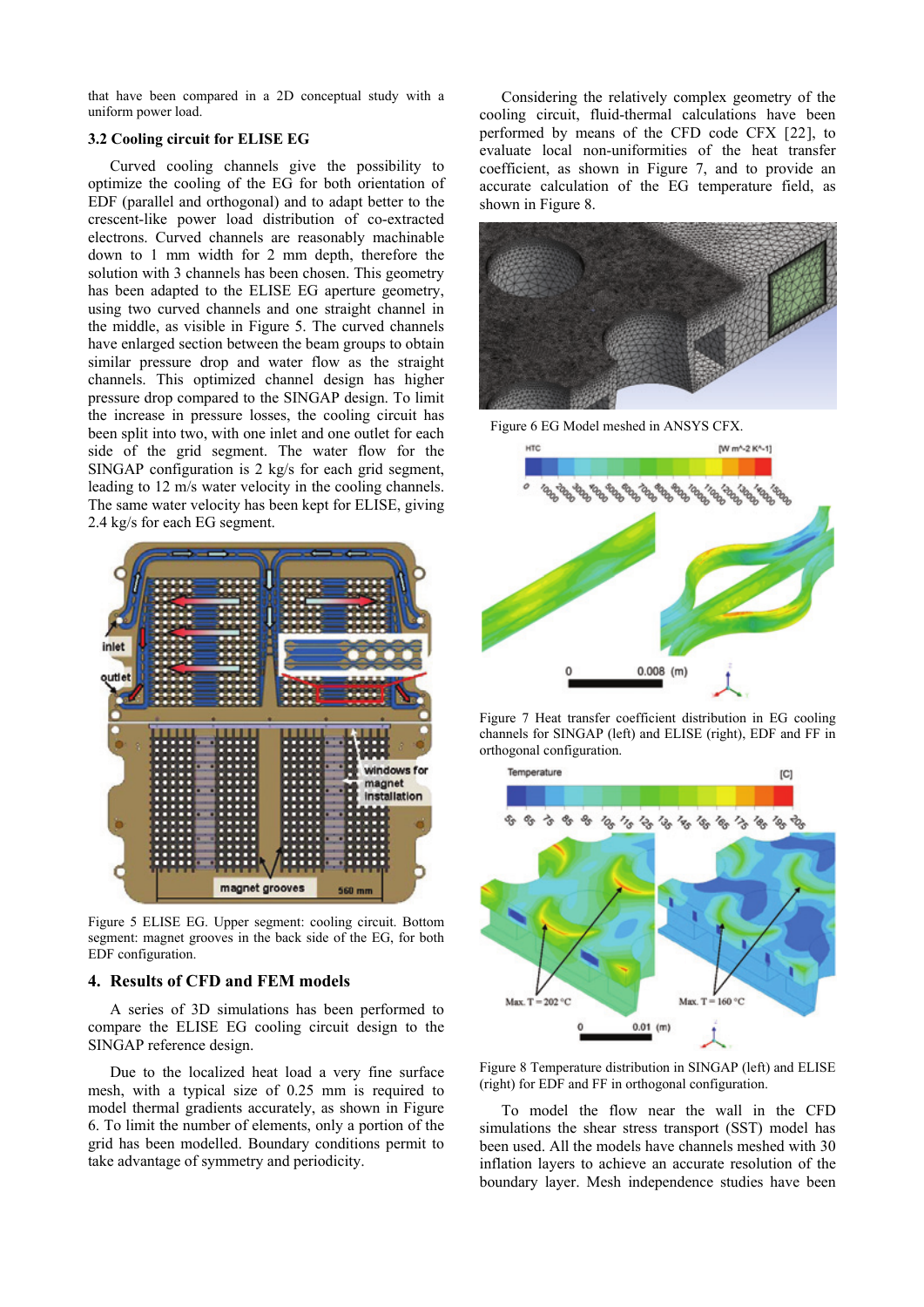temperature field from CFX has been imported in AN SYS, where a linear-elastic model has been performed. For the thermo-mechanical calculations the implemented.

The results of the simulations in Table 1 show significant improvements of the ELISE design compared to the SINGAP design.

SINGAP and ELISE EG: max. surface temperature, max. water temperature, bowing deformation, max. mechanical stresses. For absolute temperatures add 55  $\degree$ C inlet water temperature. Table 1 Summary of results of CFD and FEM calculations for

|                               | EDF-FF | <b>SINGAP</b> | <b>ELISE</b> | Diff. |
|-------------------------------|--------|---------------|--------------|-------|
|                               |        |               |              | $\%$  |
| Max. $\Delta T$               | paral  | 123           | 106          | -16   |
| surf. $\lceil^{\circ}C\rceil$ | ortho  | 147           | 105          | $-29$ |
| Max. AT                       | paral  | 88            | 77           | $-13$ |
| water $[^{\circ}C]$           | ortho  | 74            | 64           | $-14$ |
| Max. $\Delta z$ .             | paral  | 1.11          | 1.07         | -4    |
| $\lceil$ mm $\rceil$          | ortho  | 1.10          | 0.40         | $-71$ |
| Max. $\sigma$                 | paral  | 194           | 161          | $-17$ |
| [MPa]                         | ortho  | 252           | 125          | -50   |

The channel design for ELISE provides in addition a cooling performance that is less dependent on the dis tribution of the power deposited onto the EG surface, therefore representing a more flexible solution.

<span id="page-3-1"></span><span id="page-3-0"></span>maximum water temperature remains below 150°C the refore no boiling is present in the cooling channels as Inlet water temperature is 55°C. The calculated pressure at the EG outlet is set to 6 bar.

a significant advantage also for D operation, where the co -extracted electron to ion current ratio is higher, and The critical heat flux for the EG cooling channels estimated according to Gunter [[23](#page-4-0)] is 18.7  $\text{MW/m}^2$ . The calculated maximum heat flux on the channel surface is 7 MW/ $m^2$  for SINGAP and 5.5 MW/ $m^2$  for ELISE, therefore assuring an increased margin of safety. This is higher extraction voltage is required [2].

EG cooling circuit. This is considered an acceptable inc rease with respect to the 3.6 bar calculated for A pressure drop of 5 bar is calculated for the ELISE SINGAP.

are not relevant for the small cooling channels. However they are important for the manifolds as has been shown in a specific separate analysis. In this study, pressure loads and the corresponding mechanical stresses are not taken into account, since they

# **5. Conclusions**

surface temperature and thermo-mechanical stresses in one of the most critical components for the negative ion For the design of the EG for the ELISE test bed, the cooling circuit has been improved to reduce maximum source.

profiles on the EG surface have been determined for Electron trajectories and the resulting power density

par allel and orthogonal configurations of the electron deflection field with respect to the filter field.

with high aspect ratio has been developed and adapted to the complex geometry of the EG to provide a more An optimized water circuit based on small channels efficient and uniform cooling of the grid.

temperatures, bowing and mechanical stresses in the grid are reduced and operational range is increased at the cost From several CFD and FEM calculations, it has been shown that the new ELISE design provides considerable advantages compared to the SINGAP reference design. Maximum grid surface temperatures, maximum water of a modest increase in pressure drop.

Higher heat load regimes, with possibility of subcooled nucleate boiling in the cooling channels, shou ld be investigated in the future.

#### **Acknowledgments**

(with an amount of 4 Mio. Euro). The opinions expressed herein are those of the authors only and do not represent the Fusion for Energy's official position. The work reported here is part of the construction of the ELISE test facility which is being supported by a contract from Fusion for Energy (F4E-2009-0PE-32-01)

## **References**

- [1] E. Speth et al., Nucl. Fusion **46**, 220 (2006).
- [2] P. Franzen et al., Nucl. Fusion **47**, 264 (2007).
- [3] A. Stäbler et al., Fusion Eng. Des. **84**, 265-268 (2009).
- [4] ITER Technical Basis, Design Description Document, Section 5.3 (DDD 5.3), International Atomic Energy Agency, (2001).
- [5] ITER Technical Basis, ITER EDA Documentation Series No. 24 (Plant Description Document, Section 2.5.1), International Atomic Energy Agency, (2002).
- [6] R. Hemsworth et al., Rev. Sci. Instrum. **79**, 02C109 (2008).
- [7] R. Hemsworth et al, Nucl. Fusion **49**, 045006 (15pp) (2009).
- facility ELISE", this conference [8] B. Heinemann et al., "The negative ion source test
- [9] H. de Esch et al., Fusion Eng. Des. **84**, 669-675 (2009).
- [10] M. Taniguchi et al., Rev. Sci. Instrum. 79, 02C110 (2008).
- [11] B. Heinemann et al, Fusion Eng. Des. **84**, 915-922 (2009).
- [12] R. Nocentini et al., Fusion Eng. Des. 84, 2131-2135 (2009).
- [13] R. Gutser, Technical Report IPP 4/286 (2006).
- [14] U. Fantz et al., Nucl. Fusion **49,** 125007 (2009).
- [15] ANSYS, release 12.1, ANSYS Inc. (2009).
- [16] P. Spädtke et al., GSI Report **89-09,** (1989).
- [17] R. Gutser et al., Plasma Phys. Control. Fusion **51** (2009) 045005 (14pp).
- [18] R. Gutser at al., AIP Conf. Proc. 1097, pp. 297-306 (2009).
- [19] R. Kreutz et al., DATF/KTG Jahrestagung Kerntechnik, Tagungsbericht, S.769-776 (1985).
- [20] M. Wadel, NASA TM-206313, (1998).
- [21] D. Marcuzzi, et al., Fusion Eng. Des., in press, (2010).
- [22] ANSYS CFX, release 12.1, ANSYS Inc. (2009).